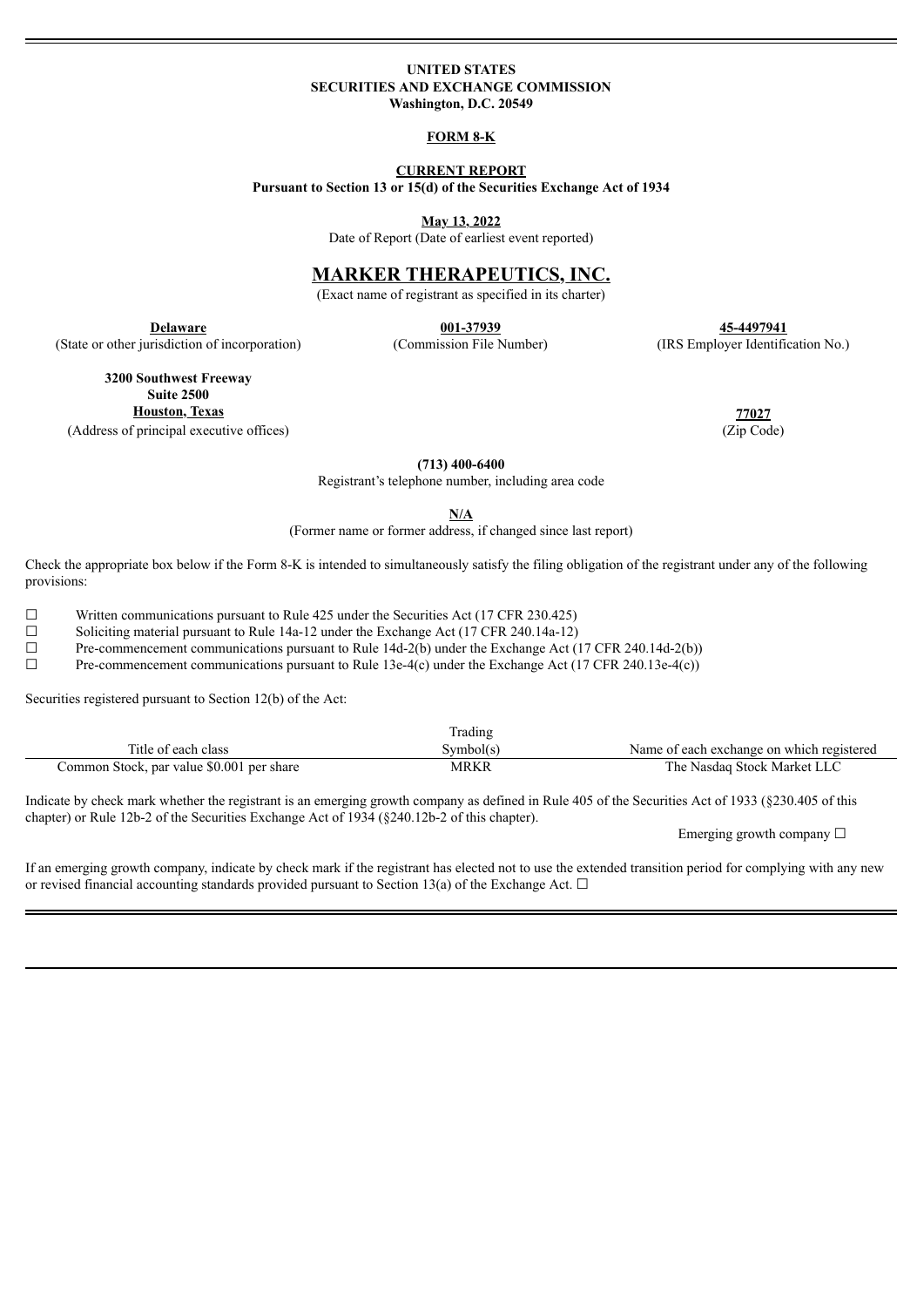### **Item 2.02 Results of Operations and Financial Condition.**

On May 13, 2022, Marker Therapeutics, Inc. (the "*Company*") reported financial results for the quarter ended March 31, 2022 and other recent corporate updates. A copy of the press release is furnished as Exhibit 99.1 to this report and incorporated by reference.

The information in this Item 2.02 of this Current Report on 8-K (including Exhibit 99.1) is furnished and shall not be deemed "filed" for purposes of Section 18 of the Securities Exchange Act of 1934, as amended, or subject to the liabilities of that section or Sections 11 and 12(a)(2) of the Securities Act of 1933, as amended. The information shall not be deemed incorporated by reference into any other filing with the Securities and Exchange Commission made by the Company, whether made before or after today's date, regardless of any general incorporation language in such filing, except as shall be expressly set forth by specific references in such filing.

# **Item 9.01. Financial Statements and Exhibits.**

(d) Exhibits.

| <b>Exhibit No.</b> | <b>Description</b>                                                |
|--------------------|-------------------------------------------------------------------|
| 99.1               | <u>Press release, dated May 13, 2022</u>                          |
| 104                | Inline XBRL for the cover page of this Current Report on Form 8-K |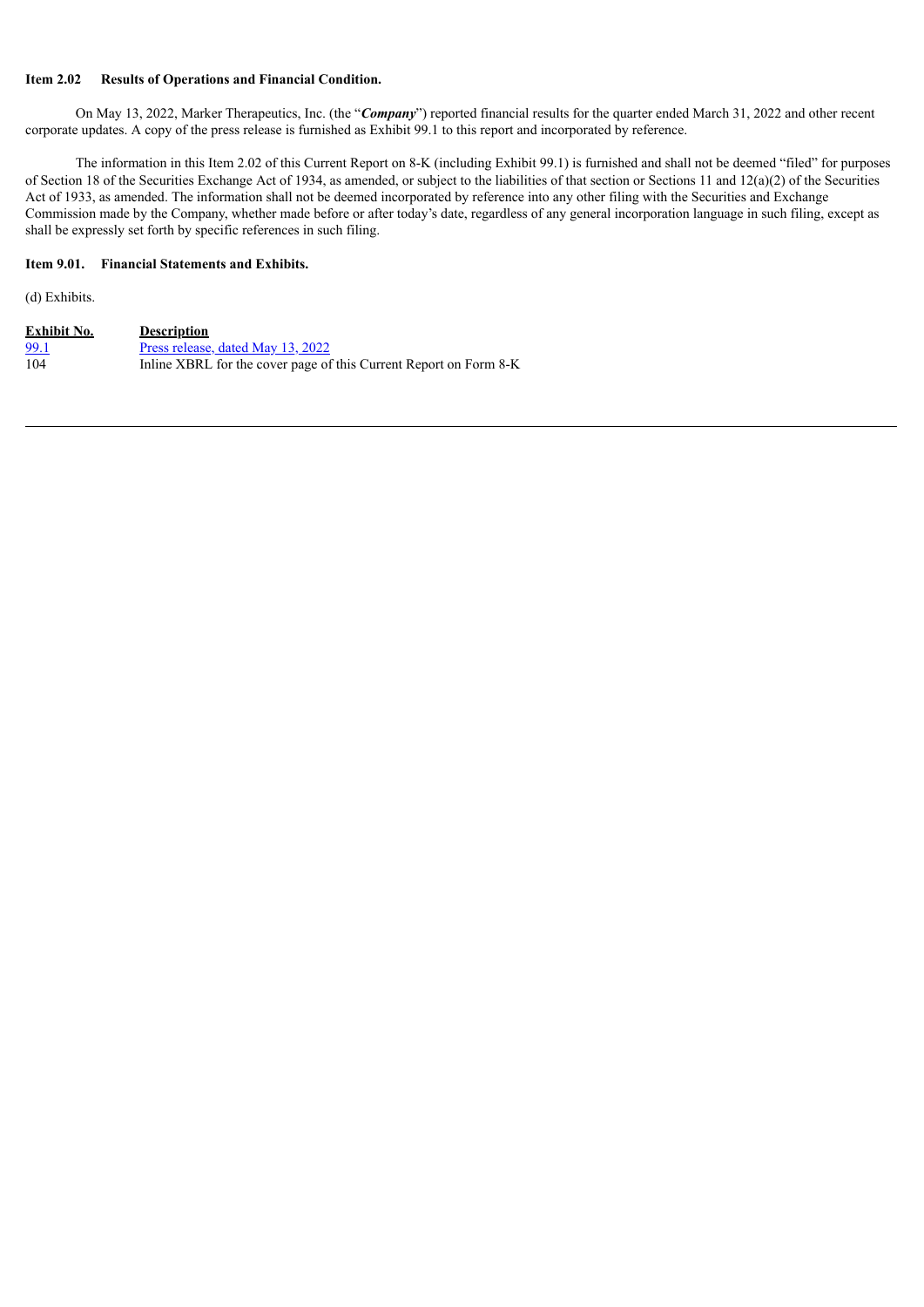# **SIGNATURES**

Pursuant to the requirements of the Securities Exchange Act of 1934, as amended, the Registrant has duly caused this report to be signed on its behalf by the undersigned hereunto duly authorized.

# **Marker Therapeutics, Inc.**

Dated: May 13, 2022 By: /s/ Anthony Kim

Anthony Kim *Chief Financial Of icer*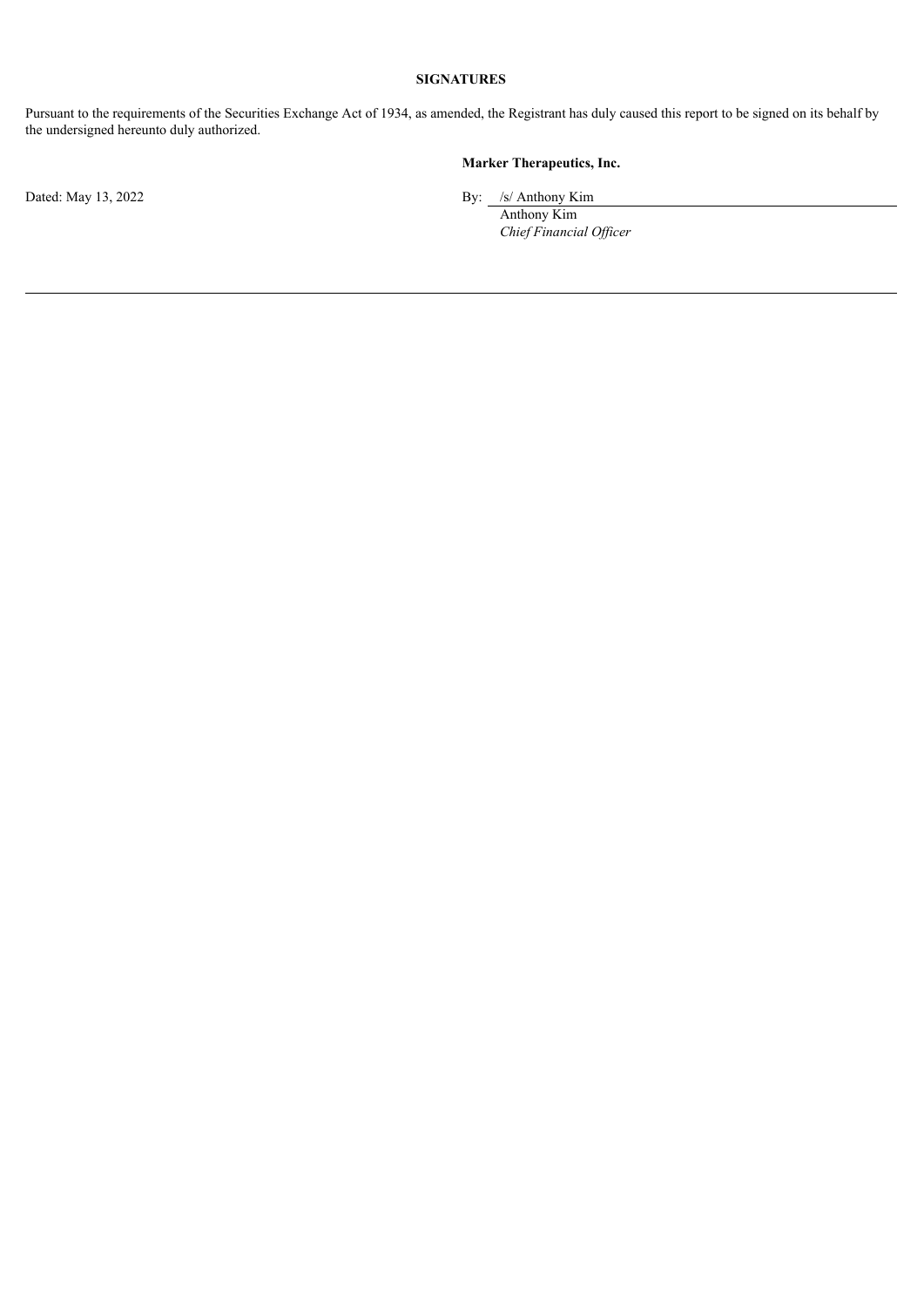<span id="page-3-0"></span>

### **Marker Therapeutics Reports Q1 2022 Operating and Financial Results**

*Topline readout of Phase 2 AML trial Group 2 active disease anticipated in Q2 2022*

Company plans to file INDs in lymphoma and pancreatic cancer by year end, with clinical trials to be initiated in 2023

**Houston, TX—May 13, 2022—**Marker Therapeutics, Inc. (Nasdaq: MRKR), a clinical-stage immuno-oncology company specializing in the development of next-generation T cell-based immunotherapies for the treatment of hematological malignancies and solid tumor indications, today provided a corporate update and reported financial results for the first quarter ended March 31, 2022.

"2022 has already been an exciting year for Marker as we reported encouraging initial results from the six-patient safety lead-in portion of our Phase 2 AML trial—including elimination of MRD in one MRD positive patient—and announced plans for Company-sponsored trials of our second cell therapy product candidate, MT-601, in pancreatic cancer and lymphoma," said Peter L. Hoang, Marker's President and Chief Executive Officer. "We also implemented a new MultiTAA-specific T cell therapy manufacturing process, details of which were presented at the 2022 International Society for Cell & Gene Therapy (ISCT) annual meeting. After completing enrollment of the first 20 patients in the Phase 2 AML trial last year, we anticipate reporting topline data from the active disease group in the main phase of the trial next quarter."

### **PROGRAM UPDATES AND EXPECTED MILESTONES**

#### **Acute Myeloid Leukemia (MT-401)**

- · In February 2022, Marker announced the initial results of the safety lead-in stage of its Company-sponsored Phase 2 AML trial evaluating MT-401, Marker's lead MultiTAA-specific T cell product candidate. Results from the safety lead-in demonstrate that MT-401 was well-tolerated, eliminated measurable residual disease (MRD) based on peripheral blood analysis at Week 32 in one MRD positive patient and induced epitope spreading across multiple AML-associated antigens in that patient.
- Enrollment of the first 20 patients of the main Phase 2 stage of the AML trial was completed in O4 2021. Topline readout of Group 2 active disease is anticipated in Q2 2022.
- Marker announced in February 2022 that it is developing MT-401-OTS, a scalable, off-the-shelf product candidate with the potential to match patients to treatment in under three days. Marker's open Investigational New Drug application (IND) for MT-401 for the treatment of AML includes an off-the-shelf program. The Company is in the process of developing a patient cell bank inventory and expects to dose the first patient with MT-401-OTS 2023.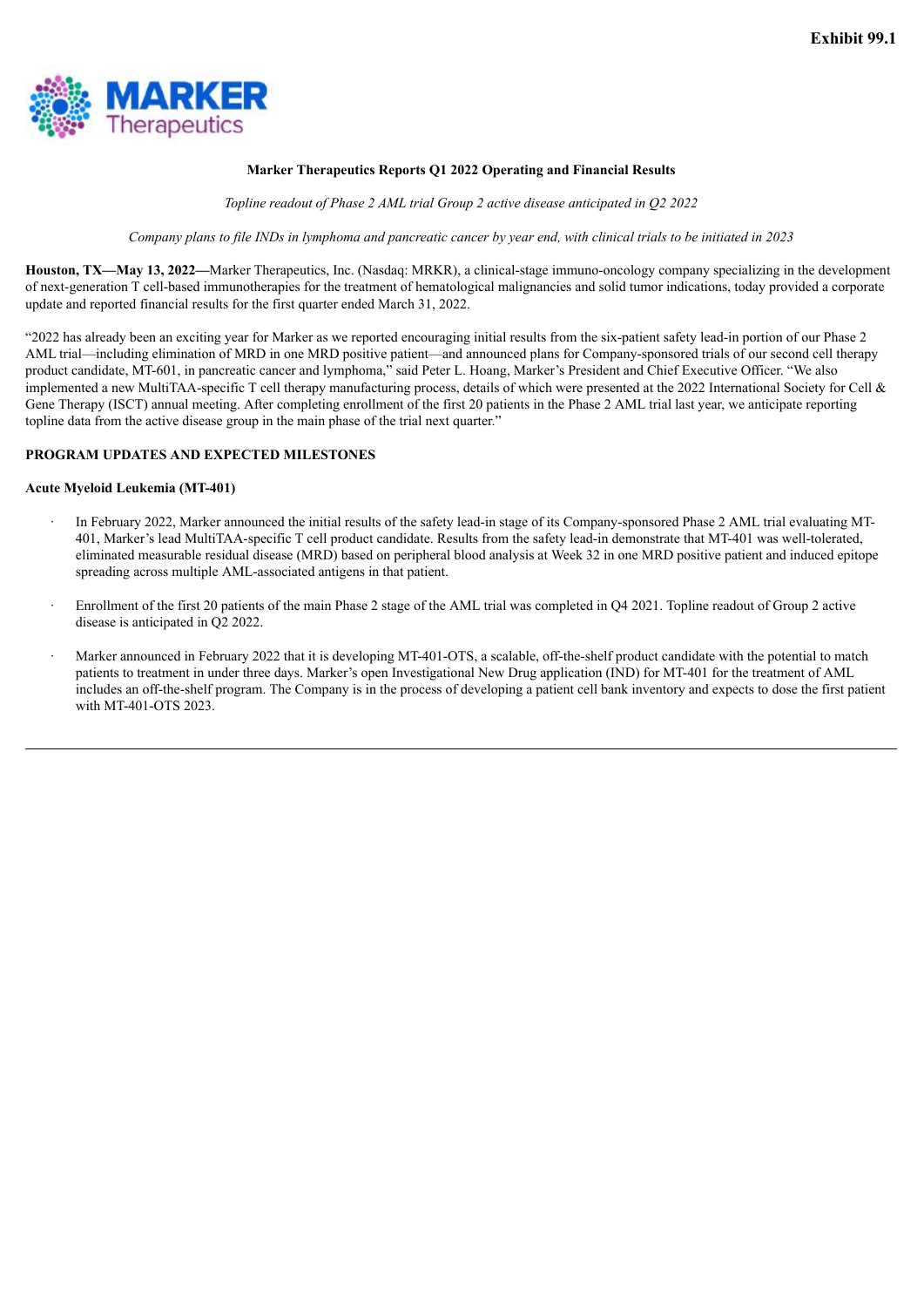#### **Additional Clinical Programs (MT-601)**

- · In January 2022, Marker announced that the U.S. Food and Drug Administration granted Orphan Drug designation to MT-601 for the treatment of pancreatic cancer.
- · Marker announced in February 2022 that the Company intends to file INDs for MT-601, Marker's second MultiTAA-specific T cell product candidate, in lymphoma and pancreatic cancer in 2022. The Company expects to initiate these trials in 2023.

### **BUSINESS UPDATES**

In April 2022, the Company announced that it entered into a services agreement with Wilson Wolf Manufacturing Corporation. The agreement includes an \$8.0 million upfront cash payment by Wilson Wolf to Marker in exchange for services relating to Marker's expertise in the manufacture of cell therapies. Wilson Wolf has agreed to pay Marker an additional \$1.0 million if the certain work, as defined in the services agreement, is completed within one year from the onset of the services agreement.

#### **FIRST QUARTER 2022 FINANCIAL RESULTS**

**Cash Position and Guidance**: At March 31, 2022, Marker had cash, cash equivalents and restricted cash of \$28.8 million.

**R&D Expenses:** Research and development expenses were \$7.0 million for the quarter ended March 31, 2022, compared to \$5.6 million for the quarter ended March 31, 2021.

**G&A Expenses:** General and administrative expenses were \$3.7 million for the quarter ended March 31, 2022, compared to \$3.1 million for the quarter ended March 31, 2021.

**Net Loss:** Marker reported a net loss of \$9.9 million for the quarter ended March 31, 2022, compared to a net loss of \$8.8 million for the quarter ended March 31, 2021.

#### **About Marker Therapeutics, Inc.**

Marker Therapeutics, Inc. is a clinical-stage immuno-oncology company specializing in the development of next-generation T cell-based immunotherapies for the treatment of hematological malignancies and solid tumor indications. Marker's cell therapy technology is based on the selective expansion of nonengineered, tumor-specific T cells that recognize tumor associated antigens (i.e. tumor targets) and kill tumor cells expressing those targets. This population of T cells is designed to attack multiple tumor targets following infusion into patients and to activate the patient's immune system to produce broad spectrum anti-tumor activity. Because Marker does not genetically engineer its T cell therapies, we believe that our product candidates will be easier and less expensive to manufacture, with reduced toxicities, compared to current engineered CAR-T and TCR-based approaches, and may provide patients with meaningful clinical benefit. As a result, Marker believes its portfolio of T cell therapies has a compelling product profile, as compared to current genemodified CAR-T and TCR-based therapies.

To receive future press releases via email, please visit: https://www.markertherapeutics.com/email-alerts.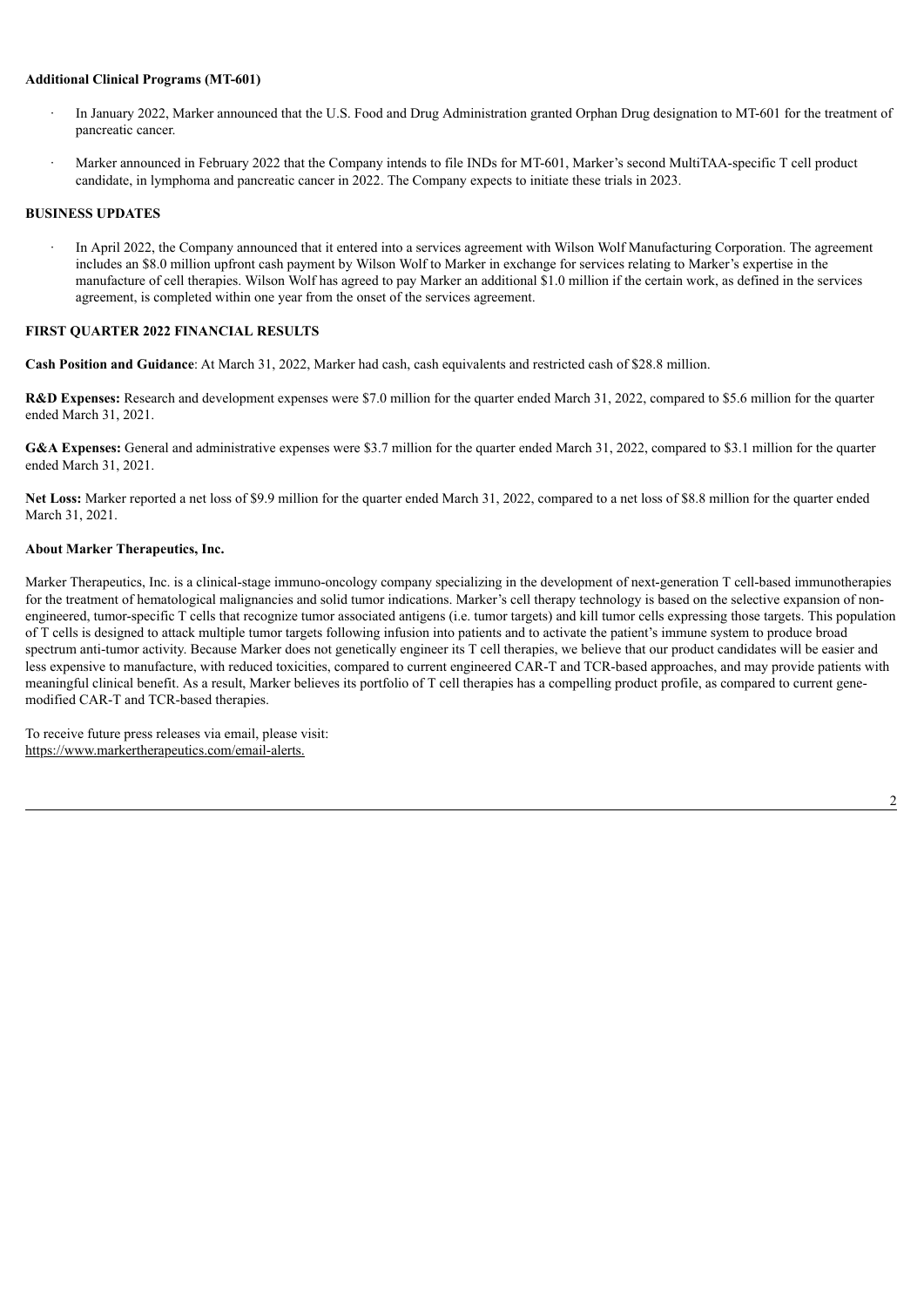#### **Forward-Looking Statements**

This release contains forward-looking statements for purposes of the safe harbor provisions of the Private Securities Litigation Reform Act of 1995. Statements in this news release concerning the Company's expectations, plans, business outlook or future performance, and any other statements concerning assumptions made or expectations as to any future events, conditions, performance or other matters, are "forward-looking statements." Forward-looking statements include statements regarding our intentions, beliefs, projections, outlook, analyses or current expectations concerning, among other things: our research, development and regulatory activities and expectations relating to our non-engineered multi-tumor antigen specific T cell therapies; the effectiveness of these programs or the possible range of application and potential curative effects and safety in the treatment of diseases; the timing, conduct and success of our clinical trials, including the Phase 2 trial of MT-401; our ability to use our manufacturing facilities to support clinical and commercial demand; the timing and use of the CPRIT award; and our future operating expenses and capital expenditure requirements. Forwardlooking statements are by their nature subject to risks, uncertainties and other factors which could cause actual results to differ materially from those stated in such statements. Such risks, uncertainties and factors include, but are not limited to the risks set forth in the Company's most recent Form 10-K, 10-Q and other SEC filings which are available through EDGAR at www.sec.gov. Such risks and uncertainties may be amplified by the COVID-19 pandemic and its impact on our business and the global economy. The Company assumes no obligation to update our forward-looking statements whether as a result of new information, future events or otherwise, after the date of this press release.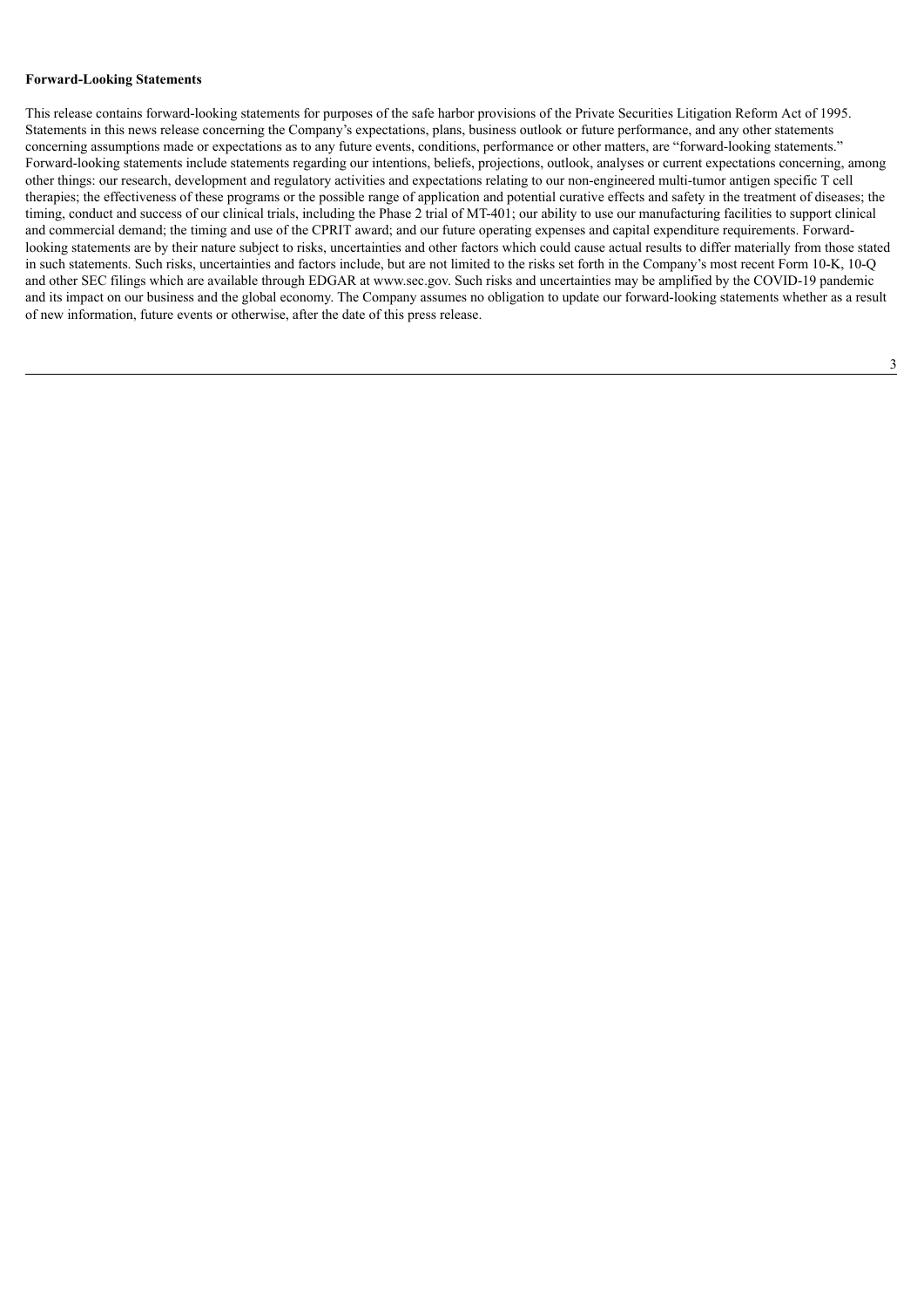## **Marker Therapeutics, Inc. Condensed Consolidated Balance Sheets (Unaudited)**

|                                                                                                                                                               |    | March 31,<br>2022 |               | December 31,<br>2021 |  |
|---------------------------------------------------------------------------------------------------------------------------------------------------------------|----|-------------------|---------------|----------------------|--|
| <b>ASSETS</b>                                                                                                                                                 |    |                   |               |                      |  |
| Current assets:                                                                                                                                               |    |                   |               |                      |  |
| Cash and cash equivalents                                                                                                                                     | \$ | 28,637,217        | $\mathcal{S}$ | 42,351,145           |  |
| Restricted cash                                                                                                                                               |    | 181,864           |               | 1,146,186            |  |
| Prepaid expenses and deposits                                                                                                                                 |    | 2,196,225         |               | 2,484,634            |  |
| Other receivables                                                                                                                                             |    | 2,185             |               | 237                  |  |
| Total current assets                                                                                                                                          |    | 31,017,491        |               | 45,982,202           |  |
| Non-current assets:                                                                                                                                           |    |                   |               |                      |  |
| Property, plant and equipment, net                                                                                                                            |    | 10,276,936        |               | 10,096,861           |  |
| Construction in progress                                                                                                                                      |    | 4,089,135         |               | 2,225,610            |  |
| Right-of-use assets, net                                                                                                                                      |    | 9,572,572         |               | 9,830,461            |  |
| Total non-current assets                                                                                                                                      |    | 23,938,643        |               | 22,152,932           |  |
| <b>Total assets</b>                                                                                                                                           | \$ | 54,956,134        | \$            | 68, 135, 134         |  |
| <b>LIABILITIES AND STOCKHOLDERS' EQUITY</b>                                                                                                                   |    |                   |               |                      |  |
| Current liabilities:                                                                                                                                          |    |                   |               |                      |  |
| Accounts payable and accrued liabilities                                                                                                                      | \$ | 7,348,680         | <sup>\$</sup> | 11,134,913           |  |
| Lease liability                                                                                                                                               |    | 683,969           |               | 620,490              |  |
| Deferred revenue                                                                                                                                              |    | 181,864           |               | 1,146,186            |  |
| Total current liabilities                                                                                                                                     |    | 8,214,513         |               | 12,901,589           |  |
| Non-current liabilities:                                                                                                                                      |    |                   |               |                      |  |
| Lease liability, net of current portion                                                                                                                       |    | 11,035,857        |               | 11,247,950           |  |
| Total non-current liabilities                                                                                                                                 |    | 11,035,857        |               | 11,247,950           |  |
|                                                                                                                                                               |    |                   |               |                      |  |
| <b>Total liabilities</b>                                                                                                                                      |    | 19,250,370        |               | 24,149,539           |  |
| Stockholders' equity:                                                                                                                                         |    |                   |               |                      |  |
| Preferred stock - \$0.001 par value, 5 million shares authorized and 0 shares issued and outstanding at<br>March 31, 2022 and December 31, 2021, respectively |    |                   |               |                      |  |
| Common stock, \$0.001 par value, 150 million shares authorized, 83.5 million and 83.1 million shares issued                                                   |    |                   |               |                      |  |
| and outstanding as of March 31, 2022 and December 31, 2021, respectively                                                                                      |    | 83,451            |               | 83.079               |  |
| Additional paid-in capital                                                                                                                                    |    | 443,651,176       |               | 442,020,871          |  |
| Accumulated deficit                                                                                                                                           |    | (408, 028, 863)   |               | (398, 118, 355)      |  |
| Total stockholders' equity                                                                                                                                    |    | 35,705,764        |               | 43,985,595           |  |
| Total liabilities and stockholders' equity                                                                                                                    | \$ | 54,956,134        | \$            | 68,135,134           |  |

4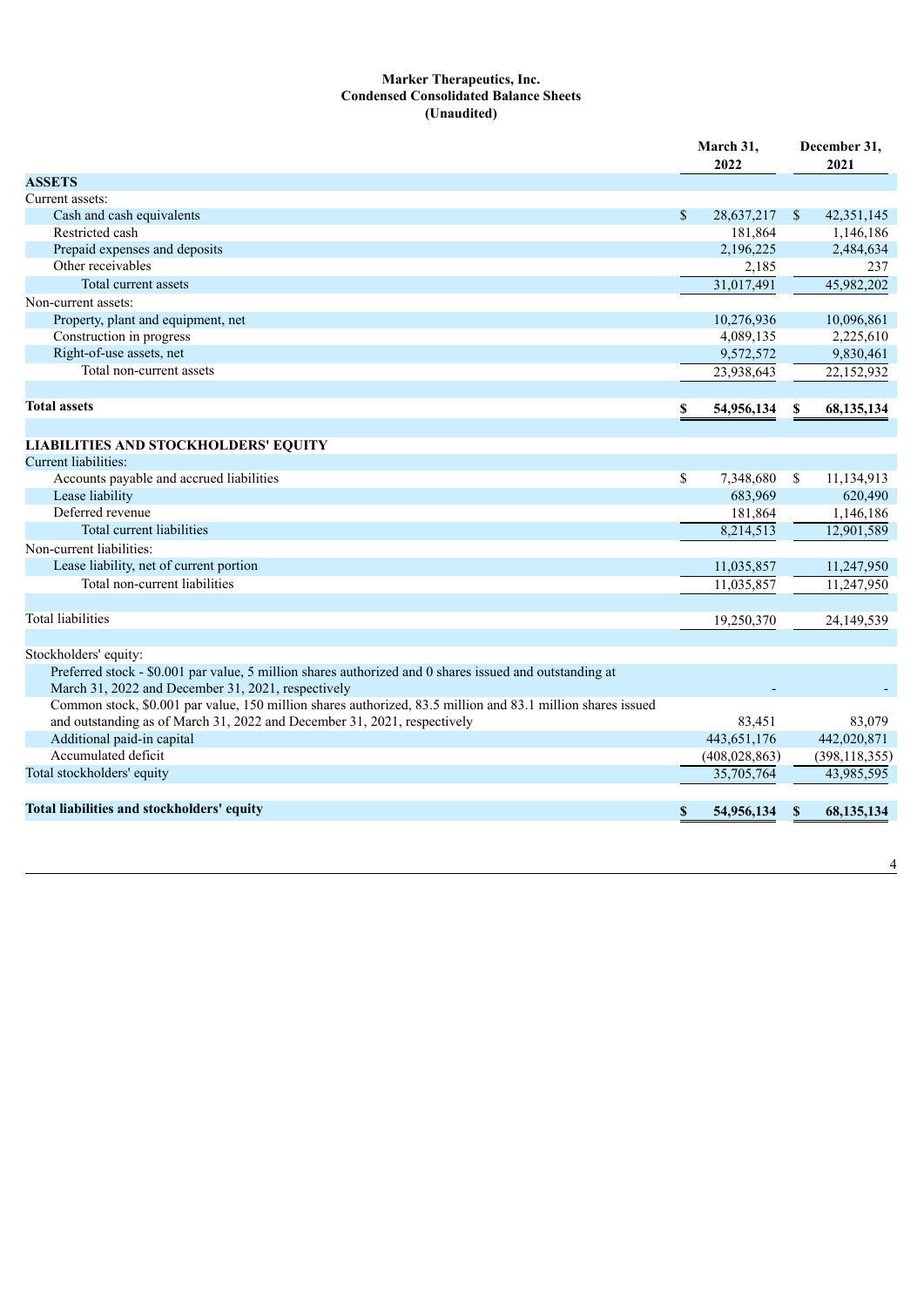### **Marker Therapeutics, Inc. Condensed Consolidated Statements of Operations (Unaudited)**

|                                                                         | <b>For the Three Months Ended</b> |             |               |             |
|-------------------------------------------------------------------------|-----------------------------------|-------------|---------------|-------------|
|                                                                         | March 31,                         |             |               |             |
|                                                                         |                                   | 2022        |               | 2021        |
| <b>Revenues:</b>                                                        |                                   |             |               |             |
| Grant income                                                            | \$                                | 964,322     | S.            |             |
| Total revenues                                                          |                                   | 964,322     |               |             |
| <b>Operating expenses:</b>                                              |                                   |             |               |             |
| Research and development                                                | \$                                | 7,026,066   | <sup>S</sup>  | 5,643,029   |
| General and administrative                                              |                                   | 3,733,001   |               | 3,137,958   |
| Total operating expenses                                                |                                   | 10,759,067  |               | 8,780,987   |
| Loss from operations                                                    |                                   | (9,794,745) |               | (8,780,987) |
| Other income (expenses):                                                |                                   |             |               |             |
| Arbitration settlement                                                  |                                   | (118, 880)  |               |             |
| Interest income                                                         |                                   | 3,117       |               | 1,537       |
| <b>Net loss</b>                                                         |                                   | (9,910,508) | S             | (8,779,450) |
|                                                                         |                                   |             |               |             |
| Net loss per share, basic and diluted                                   |                                   | (0.12)      | <sup>\$</sup> | (0.16)      |
| Weighted average number of common shares outstanding, basic and diluted |                                   | 83,107,649  |               | 56,470,247  |